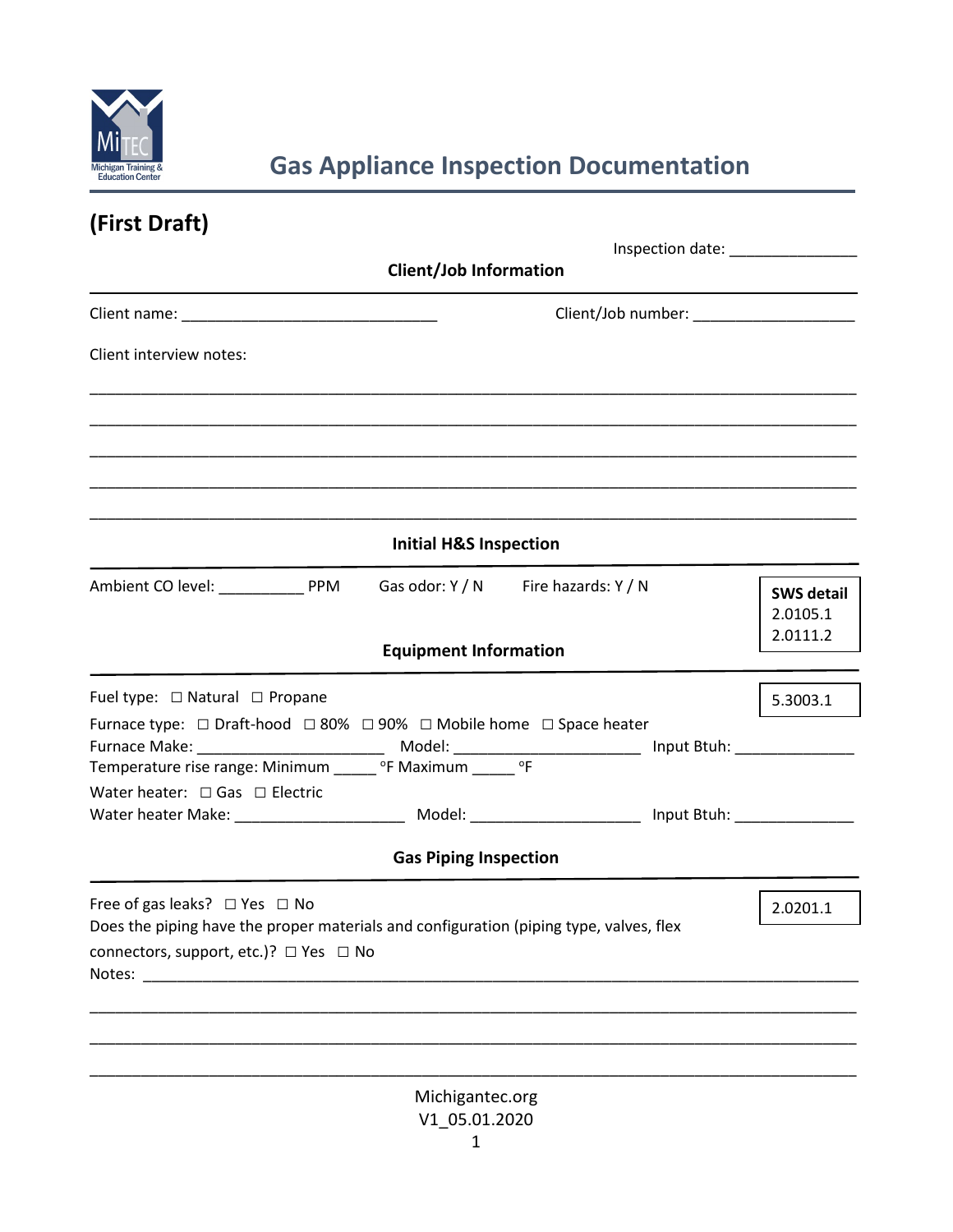| Vent type: □ Masonry chimney □ Liner □ Type B □ Factory □ PVC/Plastic<br>Does the vent have the proper materials and configuration (connector materials, gauge,                 |                      |  |
|---------------------------------------------------------------------------------------------------------------------------------------------------------------------------------|----------------------|--|
| slope, condition, support, cap, etc.)? $\Box$ Yes $\Box$ No                                                                                                                     |                      |  |
|                                                                                                                                                                                 |                      |  |
|                                                                                                                                                                                 |                      |  |
| <b>Electrical Safety</b>                                                                                                                                                        |                      |  |
| Is the polarity to furnace correct? $\Box$ Yes $\Box$ No                                                                                                                        | 5.3003.4<br>5.3003.7 |  |
| Is there a shut-off switch within reach of the furnace? $\Box$ Yes $\Box$ No                                                                                                    |                      |  |
| Does the wiring appear to be in good condition with proper connectors? $\Box$ Yes $\Box$ No<br>Notes:                                                                           |                      |  |
|                                                                                                                                                                                 |                      |  |
|                                                                                                                                                                                 |                      |  |
| <b>Combustion Air</b>                                                                                                                                                           |                      |  |
|                                                                                                                                                                                 | 2.0201.2             |  |
| Volume of combustion air needed (standard method - Btuh divided by 20): ______________Cu.ft.<br>Volume of combustion air available (communicates directly with the CAZ): Cu.ft. |                      |  |
| Determine if or how combustion air needs will be met.                                                                                                                           |                      |  |
|                                                                                                                                                                                 |                      |  |
|                                                                                                                                                                                 |                      |  |
|                                                                                                                                                                                 |                      |  |
| <b>Thermostat</b>                                                                                                                                                               |                      |  |
| Is the thermostat location functional? $\Box$ Yes $\Box$ No                                                                                                                     | 5.3003.9             |  |
| Has the hole been sealed behind the thermostat? $\Box$ Yes $\Box$ No                                                                                                            |                      |  |
|                                                                                                                                                                                 |                      |  |
|                                                                                                                                                                                 |                      |  |
|                                                                                                                                                                                 |                      |  |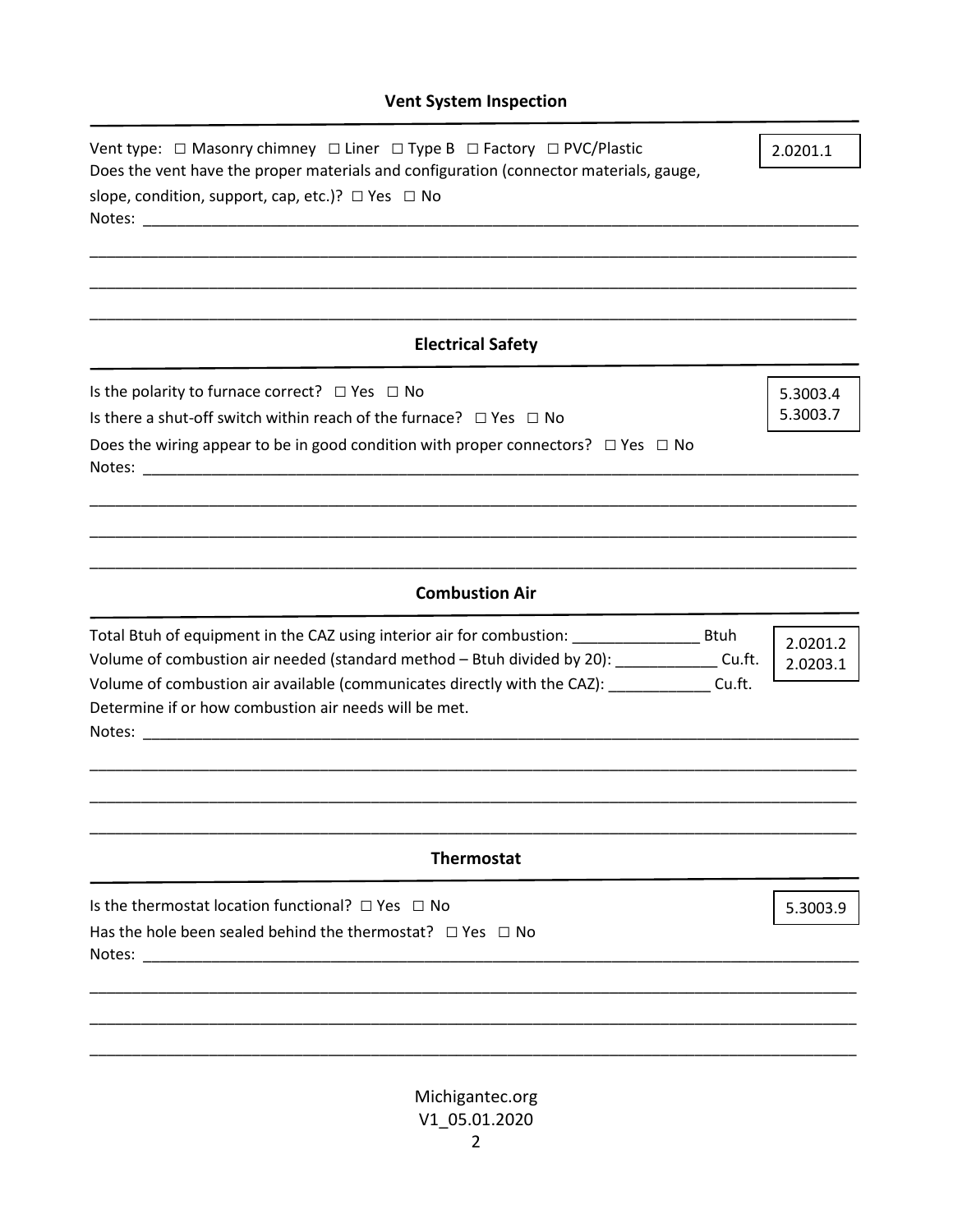#### **Ducts and Filter**

| Does the filter slot have a cover? $\Box$ Yes $\Box$ No<br>Filter size: ______ x _____ x _____<br>Does the distribution system appear to be of adequate capacity? $\Box$ Yes $\Box$ No<br>Are there open returns or leaky/disconnected ducts? $\Box$ Yes $\Box$ No<br>Is insulation required for ducts outside the conditioned space? $\Box$ Yes $\Box$ No                       | 5.3001.2<br>5.3003.7<br>3.1602.1<br>4.1601.2 |
|----------------------------------------------------------------------------------------------------------------------------------------------------------------------------------------------------------------------------------------------------------------------------------------------------------------------------------------------------------------------------------|----------------------------------------------|
| <b>Water Heater</b>                                                                                                                                                                                                                                                                                                                                                              |                                              |
| Temperature and pressure relief valve and discharge piping properly installed? $\Box$ Yes $\Box$ No<br>Water heater or T&P valve leaking? $\Box$ Yes $\Box$ No<br>A leaky tank requires replacement. A leaking T&P may require the installation of an expansion tank. Expansion tanks<br>and/or backflow preventers may be required by local code for water heater replacements. | 7.8103.1                                     |
| As appropriate, adjust water temperature to approximately (but not less than) 120°F. Temp:                                                                                                                                                                                                                                                                                       |                                              |
| <b>Clean and Tune/Replacement</b>                                                                                                                                                                                                                                                                                                                                                |                                              |
| Does the burner area appear to be clean and free of debris? $\Box$ Yes $\Box$ No<br>Are the blower and all coils clean? $\Box$ Yes $\Box$ No<br>Is the condensate drain system clean and properly installed? $\Box$ Yes $\Box$ No<br>Are there any indications of a bad heat exchanger (visual or analyzer)? $\Box$ Yes $\Box$ No                                                | 5.3003.10                                    |
| Notes:                                                                                                                                                                                                                                                                                                                                                                           |                                              |

Michigantec.org V1\_05.01.2020 3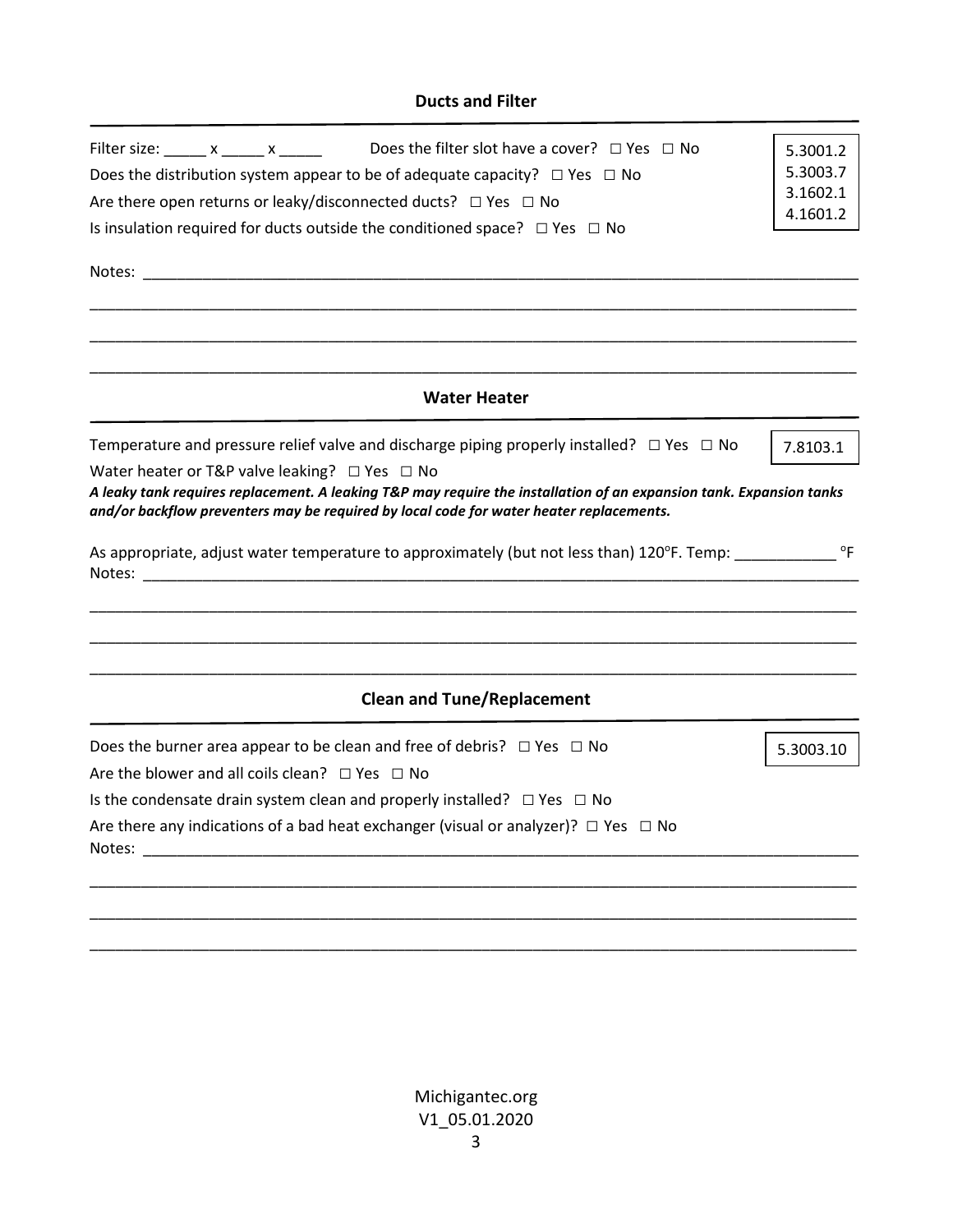|  | <b>Appliance Operational Testing</b> |  |
|--|--------------------------------------|--|
|--|--------------------------------------|--|

| Determine "Worst Case" conditions using the CAZ testing form. Test appliances under "Worst<br>Case" conditions. Monitor ambient CO during all testing!<br>Fire the water heater:                  | 2.0201.1<br>5.3003.14 |  |  |  |  |  |
|---------------------------------------------------------------------------------------------------------------------------------------------------------------------------------------------------|-----------------------|--|--|--|--|--|
| Was flow established within 10 seconds? $\Box$ Yes $\Box$ No                                                                                                                                      |                       |  |  |  |  |  |
| Did spillage disappear within 2 minutes? $\Box$ Yes $\Box$ No<br>Fire the furnace (leave water heater operating if common vented or shares combustion air):                                       |                       |  |  |  |  |  |
| Was flow established within 10 seconds? $\Box$ Yes $\Box$ No $\Box$ N/A                                                                                                                           |                       |  |  |  |  |  |
| Did spillage disappear within 2 minutes in a warm vent or 5 minutes in a cold vent? $\Box$ Yes $\Box$ No $\Box$ N/A                                                                               |                       |  |  |  |  |  |
| Recheck the water heater for spillage with the furnace operating: Spillage? $\Box$ Yes $\Box$ No<br>Oxygen: __________% Stack temperature: ____________ °F Steady state efficiency: ___________ % |                       |  |  |  |  |  |
| Is temperature rise within manufacturers specifications? $\Box$ Yes $\Box$ No                                                                                                                     |                       |  |  |  |  |  |
| <b>Client Education</b>                                                                                                                                                                           |                       |  |  |  |  |  |

| Basic operation of the equipment explained to the client                  | $\Box$ Done |
|---------------------------------------------------------------------------|-------------|
| Operation of the thermostat explained to the client                       | $\Box$ Done |
| Electrical disconnect and fuel shut offs shown to the client              | $\Box$ Done |
| Proper filter selection and how/when to change filter will be explained   | $\Box$ Done |
| Identified and explained importance of not blocking combustion air inlets | $\Box$ Done |

# **Optional**

High heat rise problems with a forced air furnace can be caused by air flow problems, overfiring the unit or improper blower speed adjustment.

Air flow problems can be caused by any number of things ranging from dirty filters, dirty blower, dirty coils, undersized ducts or a variety of restrictions from carpet/furniture blocking a register to a crushed duct. Static pressure measurements can be used to help isolate a potential problem.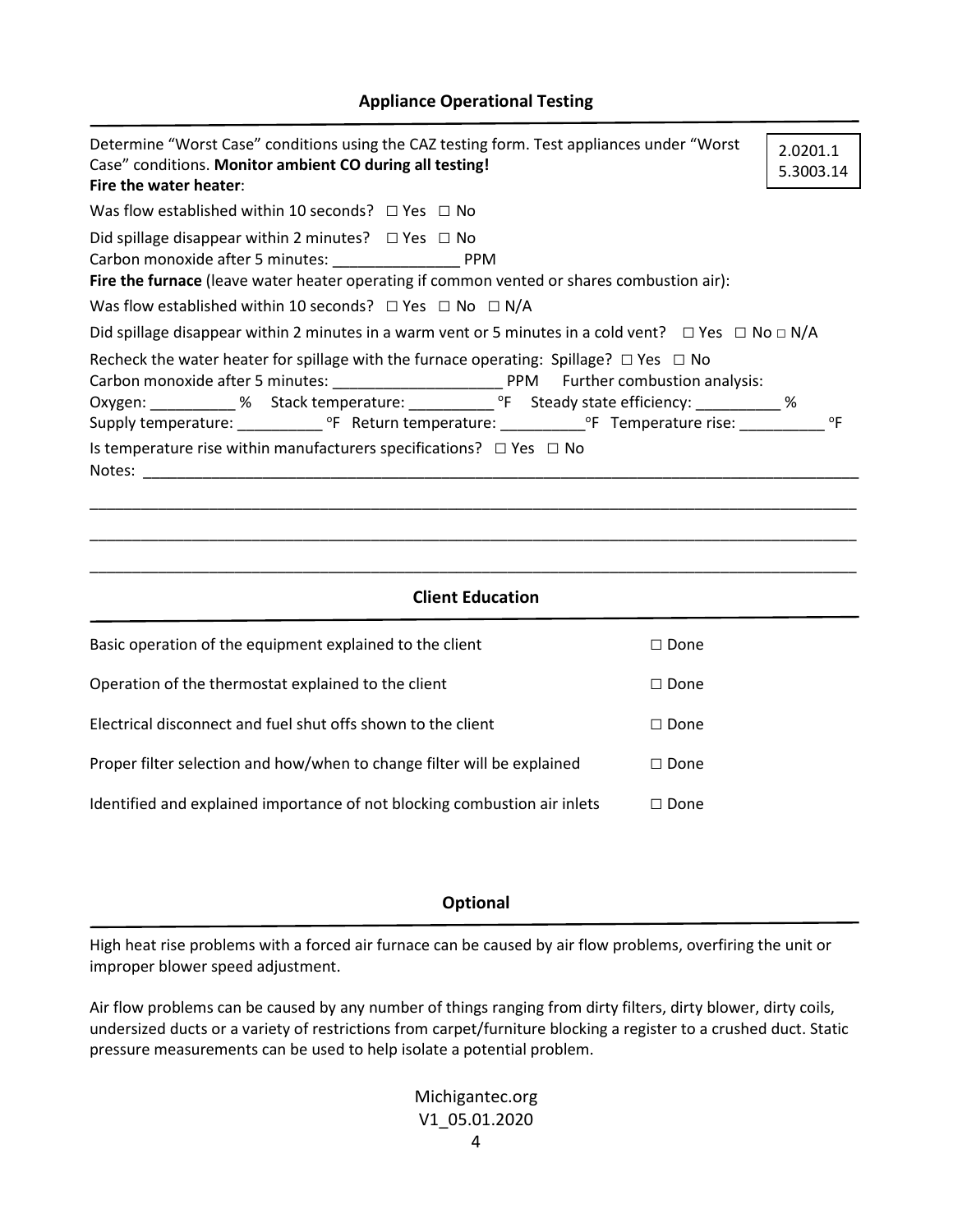Firing rate is an easy thing to check by clocking the gas meter to see how many cubic feet of gas per hour the unit is using. Adjustments to firing rate must be made by a qualified heating professional.

**Important**: Air flow problems and firing rate must be checked and verified to be adequate **BEFORE** adjusting blower speed. It is not advisable to "fix" a dirty coil problem (for example) by increasing the blower speed to compensate for it.



**Total or External static pressure:** Pa (Add B: Furnace total supply static pressure to C: Furnace total return static pressure) Pressure drop across filter: Pa (Subtract D: Return duct static pressure from C: Furnace total return static pressure) Pressure drop across coil: Pa (Subtract A: Supply duct static from B: Furnace total supply static pressure)

Typical design Total External static pressure: 125 Pa Typical design pressure drop across a filter: 17 Pa Typical design pressure drop across an A/C coil: 45 Pa

## **Clocking the meter**

5.3003.3

The gas meter will have a variety of dials that you may use  $-$  ¼ ft,  $\frac{1}{2}$  ft, 1 ft, 2 ft. These dials will tell you the cubic feet of gas used per revolution. For example, the  $\frac{1}{2}$  ft dial will show  $\frac{1}{2}$  cubic feet of gas usage per revolution.

Process for natural gas:

- Make sure only the appliance you are measuring is operating (be aware of cooking).
- Using an accurate timing device, determine the number of seconds it takes for 2 cubic feet of gas flow (example: 4 revolutions on the ½ ft dial).
- Divide 7200 by the number of seconds for 2 cubic feet of flow to get cubic feet per hour.

## Michigantec.org V1\_05.01.2020